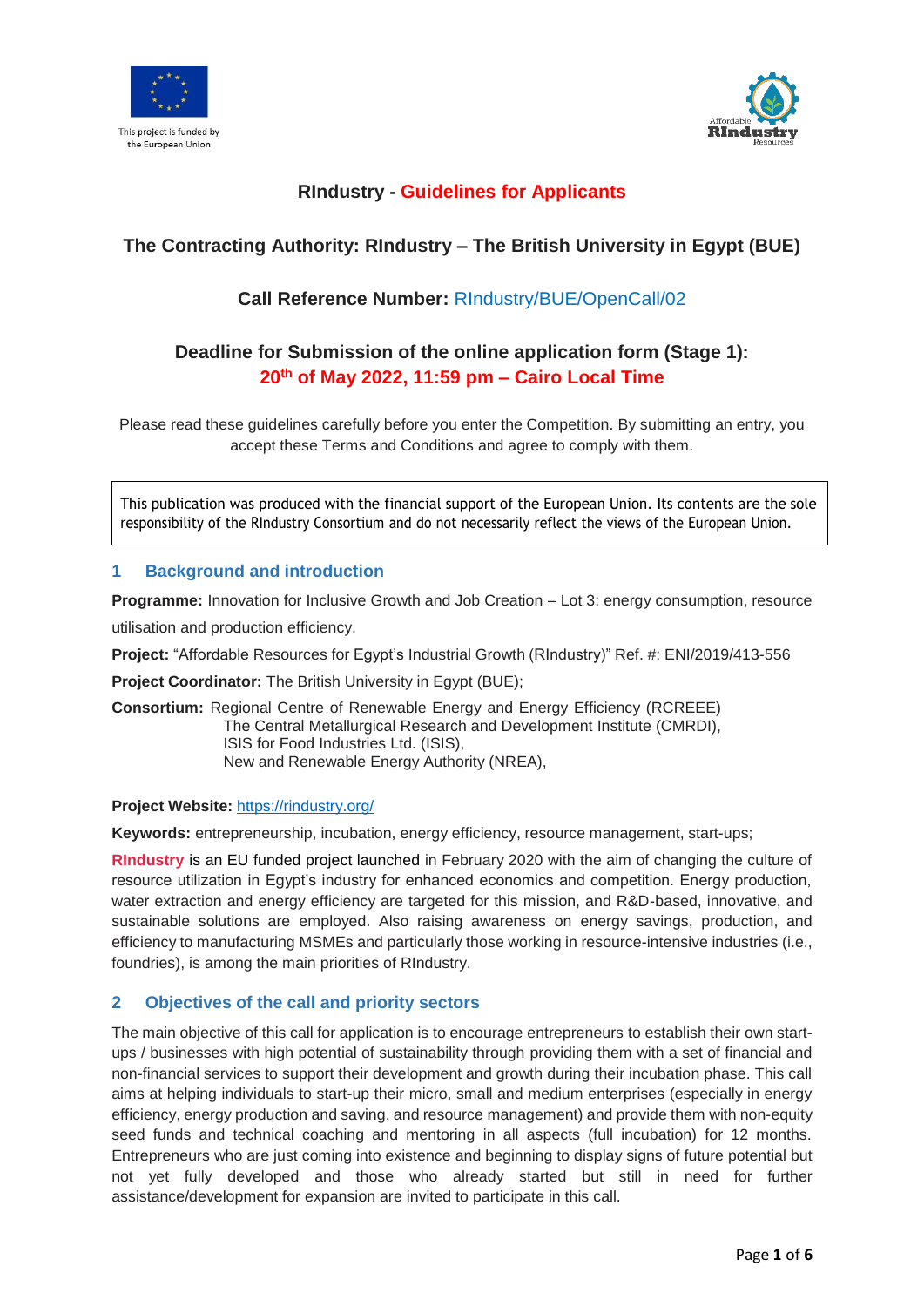



# **3 Financial allocation provided by the contracting authority**

The total amount of fund made available under this Call for Proposals is 150,000 Euro to fund around 10 start-ups (up to 15,000 Euro each). In addition to financial support, start-ups/teams will benefit from full package of incubation services (including co-working space, fab laps, mentorships and training, etc.)

## Number of grants per applicant

- The applicant may submit more than one application under this Call for applications;
- The successful applicant will not be awarded more than one grant/contract under this call;
- The successful applicant will **not** be contracted unless their legal entity (i.e., start-up) is formed and registered prior to contracting.

RIndustry may provide up to 100% of the start-up allocated budget (up to 15,000 Euro (equivalent to approximately 277,500 EGP) per start-up).

# **4 Eligibility Criteria**

## 4.1 Who can apply?

## **A team of at least 2 members (including the main applicant) can apply;**

Main Applicant: main applicant, who submits the application, has to match the following criteria:

- Age: 21 years old or more;
- Nationality: Egyptian, females and people with disabilities are encouraged to apply;
- Availability: available during the course of the incubation phases 12 months;
- In order to assess the applicants' eligibility, the following supporting documents are requested – during the contracting stage: photocopy of identity card and/or passport; Commercial registration file in case of existing start-ups, when applicable;
- Applicant must have a technology-based working prototype/minimal viable product; or already have an existing start-up;

## Team:

- Of any nationality (except the main applicant);
- At least 50% of the team members are fully dedicated to the start-up throughout the incubation period (12 months) on full-time bases.
- Not currently incubated during the submission to the call;
- Company is legally registered or in the registration process.

## 4.2 Eligible Actions

4.2.1 Duration: The incubation program is divided into Three-Phases:

- **Phase I:** Pre-Incubation, including boot camping and capacity building actions that may not exceed 2-3 weeks.
- **Phase II:** Incubation, may not exceed 12 months.
- **Phase III:** Post Incubation and scaling-up, may not exceed 3 months.

4.2.2 Eligible Sectors: Under this call, priority will be given only to actions that address the following sectors (alphabetic order):

- *Sector - 1: Renewable Energy*
- *Sector - 2: Resource Management in Industry*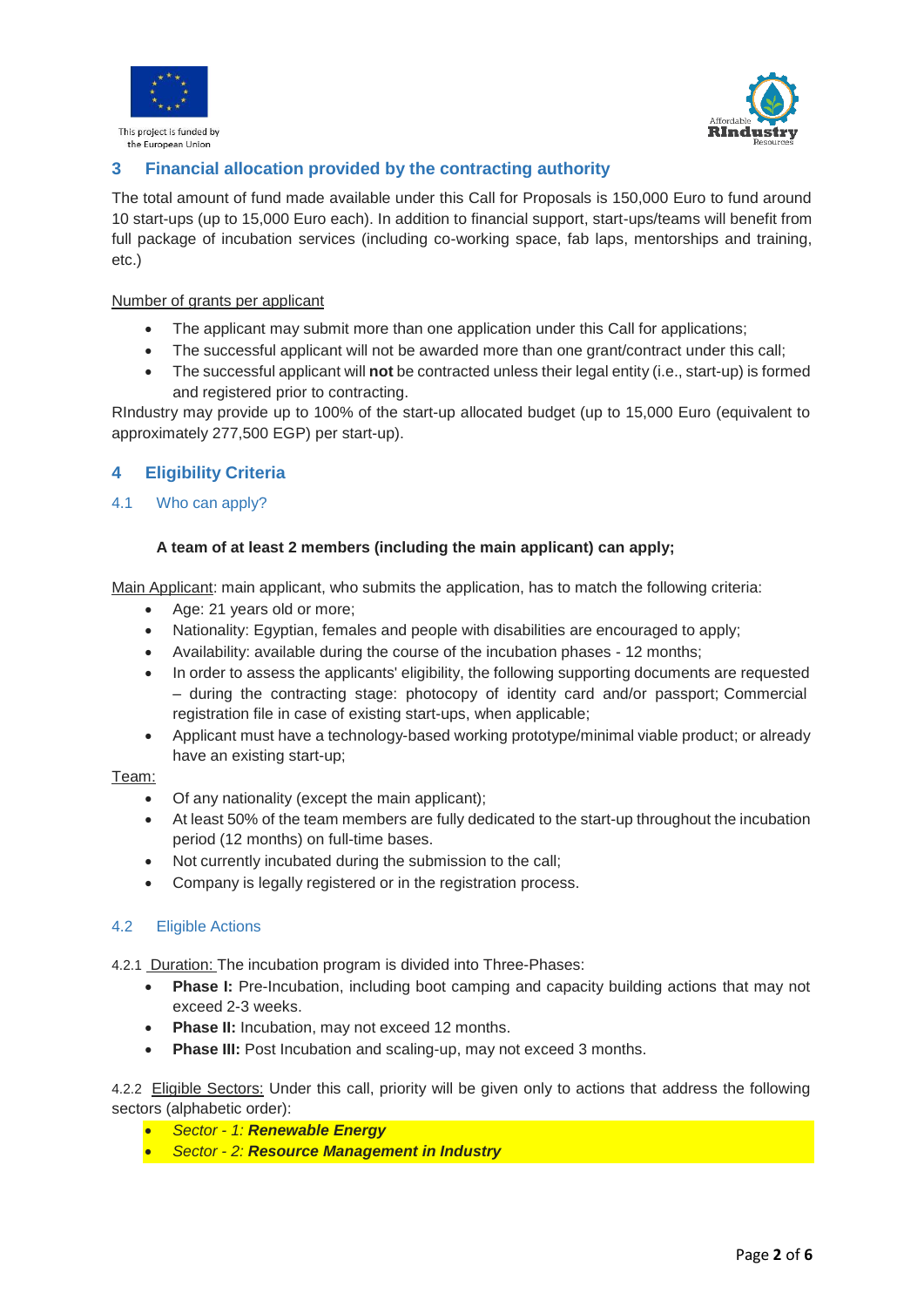



4.2.3 Eligible Actions/expenses: (for incubated/contracted start-ups during incubation (Phase II))

- raw materials; Development of new product/service including purchasing special needed equipment and/or
- Improving an existing solution including studies, analyses, action mapping, etc.;
- Promoting and marketing including printing, electronic and media visibility materials;
- Hiring necessary staff and experts to develop technology-based products/services;
- Testing/validating and accrediting new products/services;
- Organizing and participating in exhibitions, competitions and workshops to showcase their products/services;
- Actions aiming at the creation and improving of networks and exchange of good practices with main stakeholders (potential customers, suppliers);

#### Non-eligible actions

The following types of operation are ineligible for this financial support:

- Actions concerned only or mainly with individual sponsorships for participation in workshops, seminars, conferences, congresses;
- Actions concerned only or mainly with individual scholarships for studies or training courses;
- Co-funding of other EU projects;
- Projects supporting political parties or illegal activities;
- Deficit funding and capital endowments;
- Financial subventions to other organizations;
- Purchase of land, building, furniture and offices;
- Retroactive financing for projects/SMEs that are already in implementation/ incubation phase at other incubation programme;

# **5 HOW TO APPLY**

## *First Stage: Online Application Form*

To participate in the RIndustry call, you must complete and submit your online application (including Business Plan, and Budget) through the project website: <https://rindustry.org/> (before deadline). Submission by any other means (e.g., fax, hand delivery or e-mail) will be automatically rejected. The submission system will be closed at the deadline exactly.

Info-sessions, on how to apply, will be organized by RIndustry consortium and to be announced on its official website as well as an invitation email will be sent to those who are already registered on the website. Applicants are invited to send requests for clarifications to the Contracting Authority via emails. The Contracting Authority will publish all questions and answers on its official website.

## *Second Stage: Pre-Incubation (Capacity building, pitching, and 2 nd submission):*

Only selected applicants of the first stage will be invited to the second stage following actions<sup>1</sup>:

Pitch their idea/project and present their Business Model Canvas (BMC) to the evaluation committee.

# **6 Evaluation and Selection criteria**

## First Stage evaluation and eligibility checks:

Application Forms must satisfy all the criteria specified in eligibility criteria list in this guideline. If any of the requested data is missing or is incorrect, the application may be rejected on that sole basis and the application will not be considered for further evaluated.

<sup>&</sup>lt;sup>1</sup> Pitching and presenting BMC can be done in Arabic or English language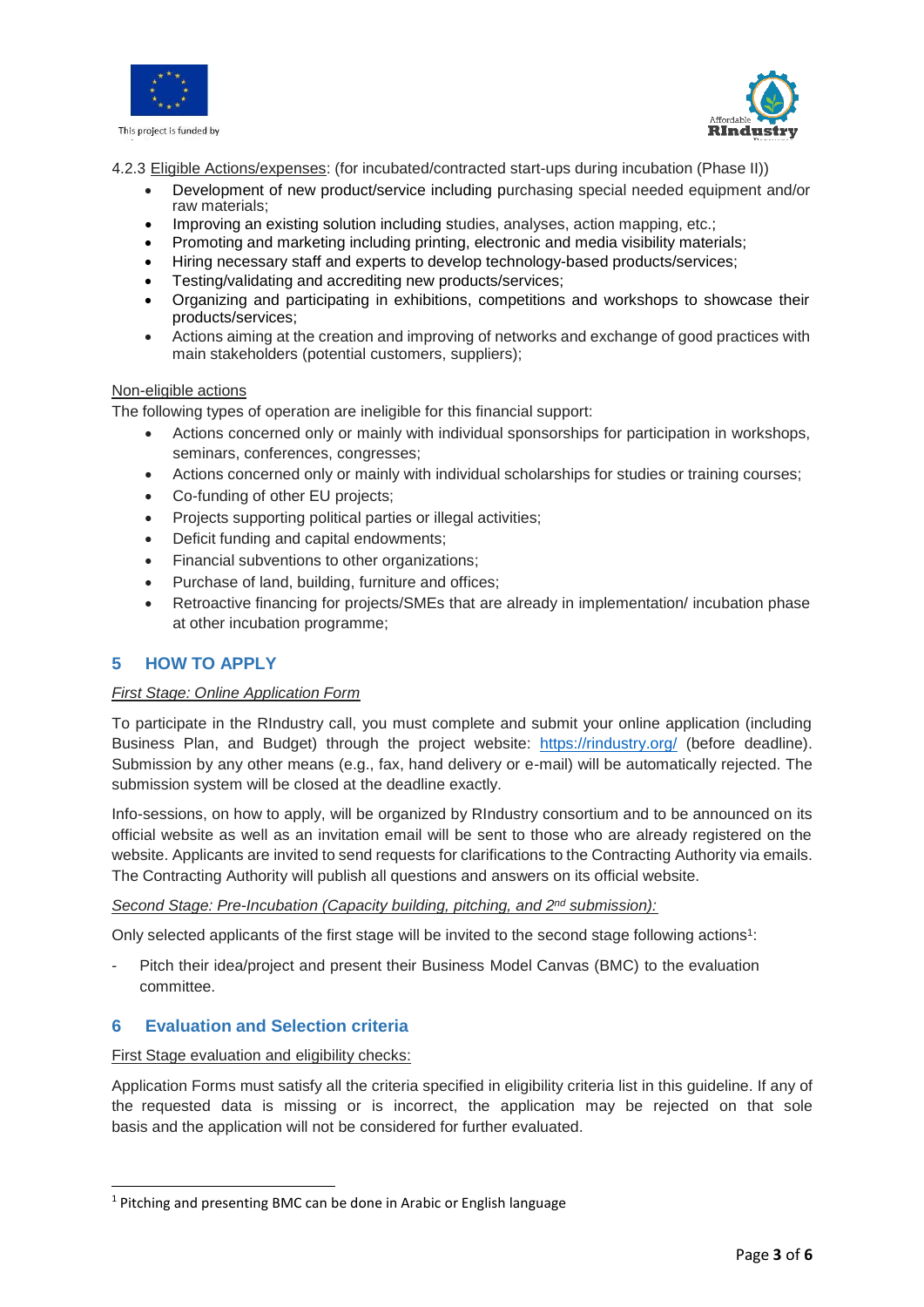



After the admin check, the Evaluation Committee will forward successful applications to the relevant assessors who will assess the technical and business aspects of the application. The results of the assessment will be ranked and thresholds will be defined by the Evaluation Committee based on the applications scores and the available budget of the call. The Evaluation Committee will then proceed with the applicants whose proposals have been pre-selected. The Evaluation Committee will have the final decision on the selection of the re-granted projects and its verdict will be unappealable.

#### Assessment Criteria:

| Item                                                                        | Maximum Score |
|-----------------------------------------------------------------------------|---------------|
| Problem and sector/industry analysis                                        | 5             |
| Overview of available solutions and current competitors                     | 5             |
| Start-up idea, innovative solution and competitive advantage                | 20            |
| Market size, marketing strategy, customer segmentation and expected demands | 10            |
| Implementation plan over 12 months (including milestones)                   | 5             |
| Proposed budget                                                             | 5             |
| Team, role and commitment of each member                                    | 5             |
| Potential growth, risks and contingency plan                                | 5             |
| <b>Business Plan</b>                                                        | 20            |
| Total                                                                       | 80            |

Second Stage evaluation and eligibility checks:

After submitting all supporting documents, the Evaluation Committee will receive the evaluation results of the second stage from the assessors. Evaluation will consider the 2 components of the second stage: Pitching + Business Model Canvas (BMC)<sup>2</sup>. The results of this evaluation will be added to the results of the first stage evaluation and the total will be ranked by the Evaluation Committee according to the applications scores and the available budget of the call, where the top 10 proposals will be selected as "Shortlist Applicants" and an additional 15 proposals as "Reserve-list Applicants". The Evaluation Committee will have the final decision on the selection of the successful projects and its verdict will be unappealable.

Assessment Criteria:

| Item                                                                       | <b>Maximum Score</b> |
|----------------------------------------------------------------------------|----------------------|
| Presentation skills, demonstrating the problem/solution and business model | 10                   |
| <b>Business Model Canvas</b>                                               | 10                   |
| Total                                                                      | 20                   |

In all stages, Selection will take into account, among others, the relevance of the proposed idea/company proposal with reference to the RIndustry objectives, the outreach capacity and expertise of the team, the originality & innovative approach of the idea/company, its relevance for the local community and markets, and the involvement of relevant stakeholders and potential customers. Only successful selected project proposals will be informed.

## Awarding and Contracting:

#### Awarding:

"Shortlist Applicants" will receive an award acknowledgement following to the decision-to-award made by the evaluation committee.

## Contracting:

To be incubated, those selected applicants have to submit all legal supporting documents requested by the contracting authority. In order to ensure cost efficiency of the action, adjusted business plan with

<sup>&</sup>lt;sup>2</sup> Template and training to be delivered during the boot camping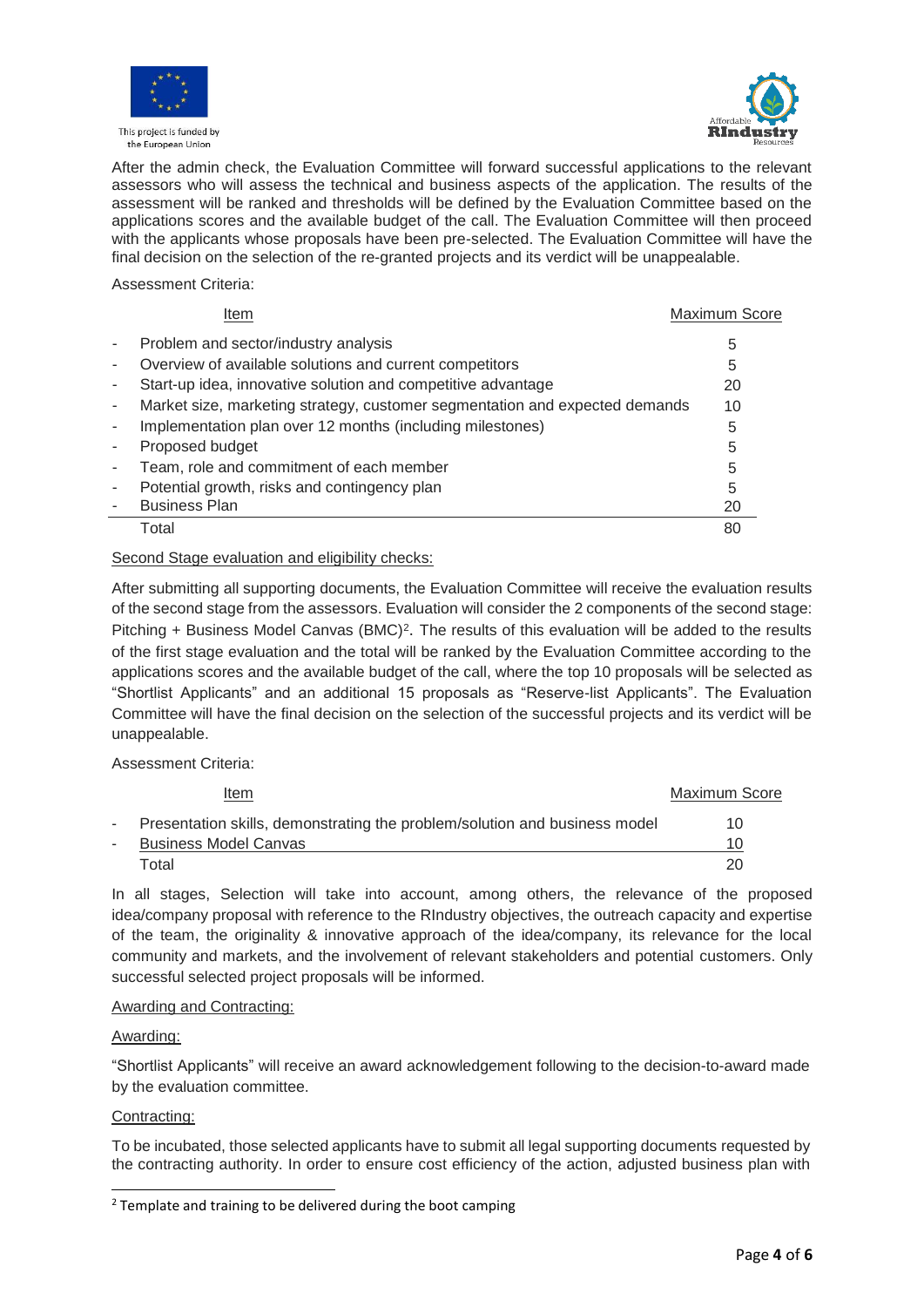



detailed milestones which will be part of the contract. The Contracting Authority reserves the right to negotiate requested seed fund during the contracting period.

Shortlist Applicants who failed to satisfy the Contracting Authority requirements at this stage will be replaced by the next from the Reserve-list. The Contracting Authority decision will be unappealable.

# **7 Indicative timeline and Provisional Dates:**

| <b>Stages</b>                                                             | Dates and indicative periods                     |  |  |  |
|---------------------------------------------------------------------------|--------------------------------------------------|--|--|--|
| Publication of the call for application $(1st Stage)$                     | 1st March 2022                                   |  |  |  |
| Deadline for requesting any clarifications from Contracting Authority     | $1st$ April 2022                                 |  |  |  |
| Boot camping (pre-incubation phase)                                       | 25rd of March 2022                               |  |  |  |
| Last date on which clarifications are issued by the Contracting Authority | $5th$ of April 2022                              |  |  |  |
| 2 Deadline for submitting applications $(1st Stage deadline)$             | 20 <sup>th</sup> of May 2022 11:59 pm Cairo-Time |  |  |  |
| $3 \vert 1^{st}$ Stage Evaluation period                                  | 10 days                                          |  |  |  |
| 4 Information to applicants $(1st Stege results announceement)$           | $1st$ of June 2022                               |  |  |  |
| $5\vert2^{nd}$ Stage deadline: (pitching, BMC submission)                 | $15th$ of June 2022                              |  |  |  |
| $\frac{1}{2}$ Stage Evaluation Period                                     | 5 days                                           |  |  |  |
| 7 Final Results (accepted, shortlisted) notification                      | $20th$ of June 2022                              |  |  |  |
| 8 Signing the contract and starting date of incubation (Phase II)         | 1 <sup>st</sup> of August 2022                   |  |  |  |

- All times are in the time zone Cairo CET;

- This indicative timetable refers to provisional dates (except for dates 1, 2, 3, and 4) and may be updated by the Contracting Authority during the procedure;

# **8 General Remarks:**

**Implementation and Reporting:** The winners will provide the necessary reports (narrative and financial reports accompanied by the justificatory documents), using the templates provided to them by the RIndustry Contracting Authority during the incubation phase.

**Intellectual property rights, information and publicity:** by submitting their applications, each applicant confirm that he/she own all Intellectual Property Rights ("IPRs") subsisting in their application to the call and that their entry does not infringe any third party's IPRs or their confidentiality/privacy rights agreements. During the contracting phase, the Contracting Authority reserves the right to ask for additional evidence or documents to validate that all information you supply is true and complete.

**Changes & Competition cancellation:** For force majeure reasons, the Contracting Authority may cancel the whole call or vary this guideline at any time at its discretion. Any changes to be posted on RIndustry website. For force majeure reasons, the Contracting Authority reserve the right to suspend this Call at any time and to change the form and substance, dates for deadlines and events or specification of the Call.

**Personal Data:** information (including personal data) submitted in any application will be used by RIndustry Consortium in accordance with the EuropeAid Privacy Policy.

**Communication & visibility: the winners** must fully respect the visibility and communication requirements related to the RIndustry project, including the logos of the project and of the EU (plus the reference "*This project is funded by the European Union*") in all publications, references, documents, news and any other visibility and communication action regarding the project, in line with the Communication and Visibility manual for European Union external actions.

(https://ec.europa.eu/europeaid/sites/devco/files/communication\_and\_visibility\_manual\_en.pdf)

**Contacts and Communication:** for any question about the operation of the call, please contact us using the official email of [RIndustry@bue.edu.eg](mailto:RIndustry@bue.edu.eg)